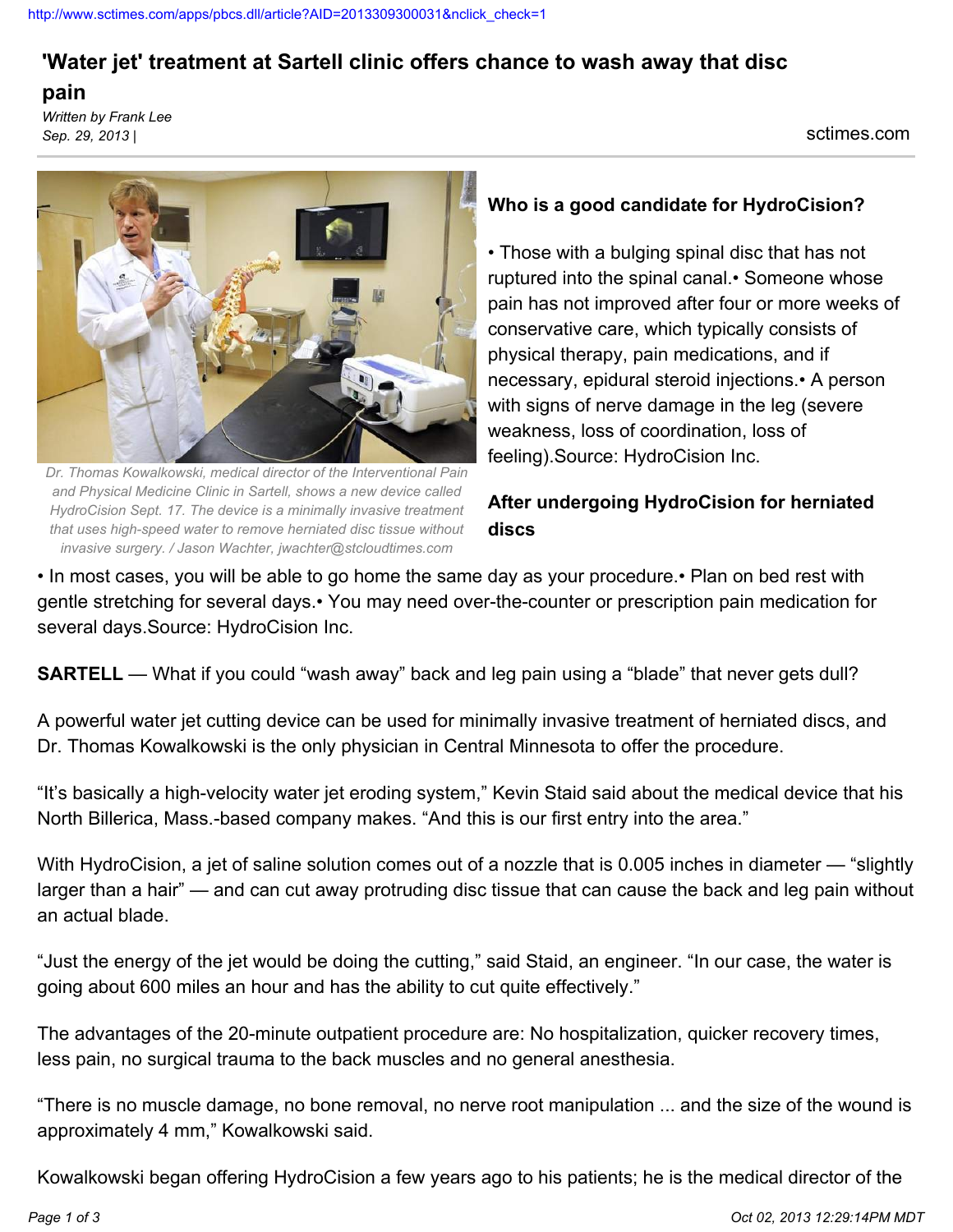Interventional Pain and Physical Medicine Clinic in Sartell.

"The procedure and the study I have completed on it was published in a pain journal this summer," he said of the official publication of the International Association for the Study of Pain.

### **HydroCision**

Water-based tools previously have been used outside the medical field. "They were used in the aerospace industry and automotive industry for cutting and preparing things ... because the blade never gets dull or gunky," Staid said.

HydroCision Inc. brought its cutting device into the medical field in 2005, and disc treatment is one of the uses.

When the outer wall of a spinal disc becomes damaged or weakened through age or injury, the inner part of the disc may bulge out in what is known as "disc herniation" or a "slipped" disc.

The water jet comes out of a tiny tube at the end of a spark plug-like tip and is collected — along with the blasted tissue — in another tube built into the same probe, completing a circuit of sorts.

"When the physician's foot is not on the control pedal, it's nothing but a benign metal probe," said Staid, who came up with the concept with Tim Moutafis, a colleague.

Staid is the chief technology officer and vice president of application development at HydroCision Inc., a developer and manufacturer of fluidjet-based surgical tools.

"He (Moutafis) came upon the idea of using high-velocity water jets as a tool, which had been used extensively in industry but not had been developed for use in medicine at all," Staid said.

Kowalkowski said, "I really became intrigued with the technology, to a point that we've performed probably over 50 procedures, and many of those patients have been offered surgery as an option for their disc herniation."

## **Spinal discs**

Only spinal discs that have not ruptured may be treated with the water-based procedure, according to Kowalkowski.

HydroCision costs about \$2,000 to perform at his Sartell clinic and may be covered by insurance compared with the estimated \$15,000 it would cost for surgery, he said.

"There is a week's recovery time versus, many times, eight weeks or more with surgery," Kowalkowski said.

He also said that in the worst-case scenario that HydroCision does not work, the patient could still have surgery; HydroCision has between a 73 and 98 percent success rate.

The physician uses a fluoroscope, which is a machine that projects live X-ray images onto a monitor, to place the water-dispensing probe within the disc.